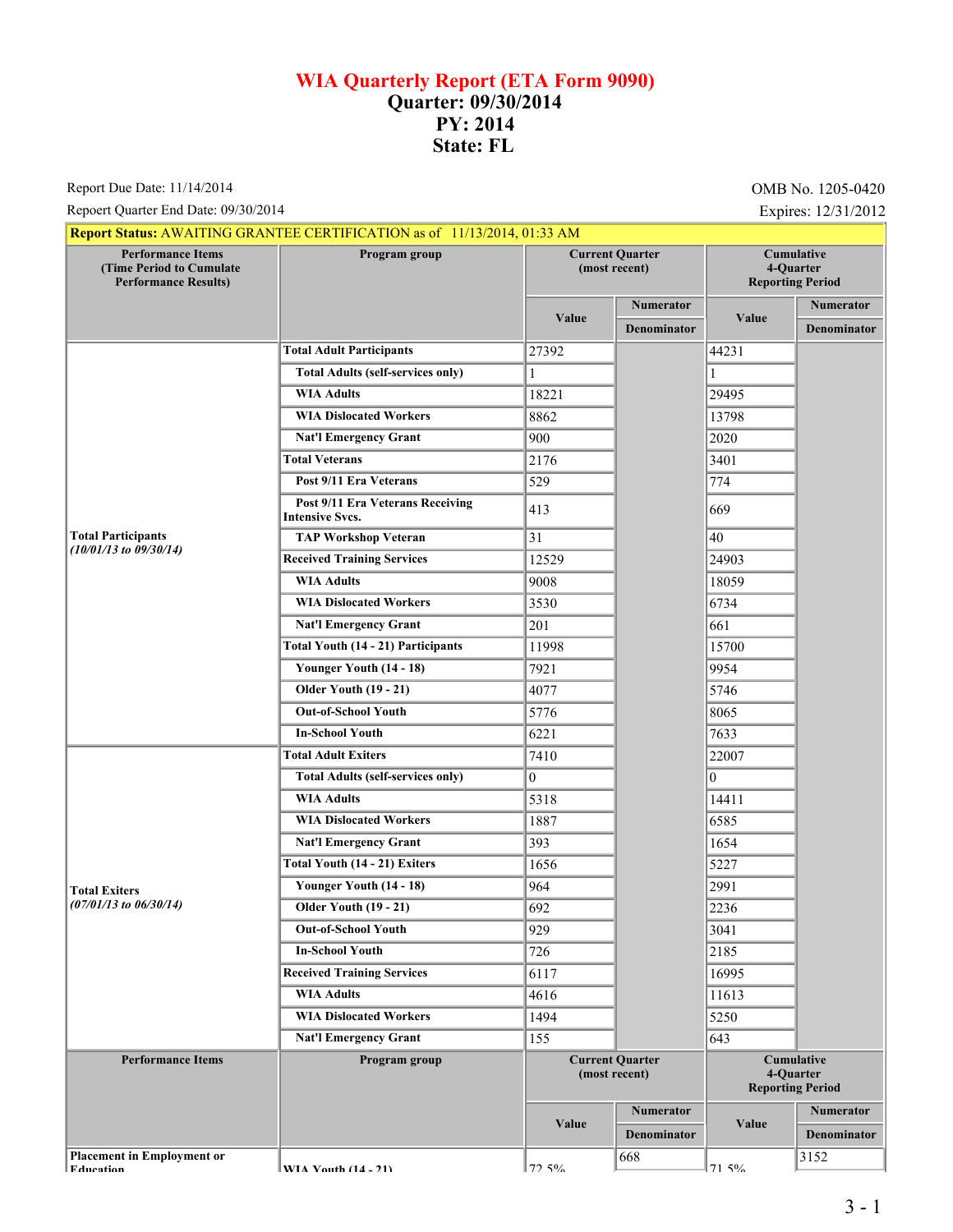| Luuvauvu<br>$(01/01/13$ to $12/31/13)$                                   | $1114$ 10000 (1774)          | $1 \leq u \leq 10$ | 922      | 1.1.70     | 4408      |
|--------------------------------------------------------------------------|------------------------------|--------------------|----------|------------|-----------|
| <b>Attainment at Degree or Certificate</b><br>$(01/01/13$ to $12/31/13)$ |                              |                    | 657      |            | 3289      |
|                                                                          | <b>WIA Youth (14 - 21)</b>   | 70.4%              | 933      | 77%        | 4271      |
| <b>Literacy or Numeracy Gains</b><br>$(10/01/13$ to $09/30/14)$          | <b>WIA Youth (14 - 21)</b>   |                    | 390      |            | 1629      |
|                                                                          |                              | 57.1%              | 683      | 54.8%      | 2973      |
| $\theta$                                                                 |                              |                    | 472      |            | 1601      |
| Youth Diploma or Equivalent rate<br>$(07/01/13$ to $06/30/14)$           | WIA Younger Youth (14 - 18)  | 65.8%              | 717      | 73.9%      | 2166      |
|                                                                          |                              |                    | 2895     |            | 8207      |
| <b>Skill Attainment Rate</b><br>$(07/01/13$ to $06/30/14)$               | WIA Younger Youth (14 - 18)  | 81.1%              | 3569     | 84.5%      | 9707      |
|                                                                          |                              |                    | 1090     |            | 5494      |
|                                                                          | <b>Adults</b>                | 83.7%              | 1302     | 81.3%      | 6760      |
|                                                                          |                              |                    | 1208     |            | 5927      |
|                                                                          | <b>Dislocated Workers</b>    | 88.1%              |          | 86%        | 6895      |
|                                                                          |                              |                    | 1371     |            |           |
| <b>Entered Employment Rate</b><br>$(01/01/13$ to $12/31/13)$             | <b>Older Youth (19 - 21)</b> | 70.3%              | 274      | 74.2%      | 1297      |
|                                                                          |                              |                    | 390      |            | 1749      |
|                                                                          | <b>Veterans</b>              | 77.8%              | 217      | 81.4%      | 1070      |
|                                                                          |                              |                    | 279      |            | 1315      |
|                                                                          | <b>Nat'l Emergency Grant</b> | 73.6%              | 273      | 68%        | 1120      |
|                                                                          |                              |                    | 371      |            | 1648      |
| <b>Employment and Credential (Adults</b><br><b>Dislocated Workers)</b>   | <b>Adults</b>                | 80.7%              | 1872     | 82.1%      | 9034      |
|                                                                          |                              |                    | 2321     |            | 11009     |
|                                                                          | <b>Dislocated Workers</b>    | 55.8%              | 605      | 63.5%      | 3371      |
| or Credential Rates (Older Youth)<br>$(01/01/13$ to $12/31/13)$          |                              |                    | 1084     |            | 5311      |
|                                                                          | <b>Older Youth (19 - 21)</b> | 43%                | 200      | 45.7%      | 922       |
|                                                                          |                              |                    | 465      |            | 2017      |
| <b>Retention Rate</b><br>$(07/01/12$ to $06/30/13)$                      | <b>Adults</b>                | 94.4%              | 4405     | 91.4%      | 11244     |
|                                                                          |                              |                    | 4667     |            | 12303     |
|                                                                          | <b>Dislocated Workers</b>    | 90.3%              | 1375     | 90.9%      | 5788      |
|                                                                          |                              |                    | 1523     |            | 6365      |
|                                                                          | <b>Veterans</b>              | 91.5%              | 322      | 91.2%      | 1205      |
|                                                                          |                              |                    | 352      |            | 1321      |
|                                                                          | <b>Older Youth (19 - 21)</b> | 84%                | 419      | 84.9%      | 1213      |
|                                                                          |                              |                    | 499      |            | 1428      |
|                                                                          |                              | 68.9%              | 517      | 72.7%      | 1503      |
|                                                                          | Younger Youth (14 - 18)      |                    | 750      |            | 2066      |
|                                                                          | <b>Nat'l Emergency Grant</b> | 89.9%              | 304      | 91.6%      | 1040      |
|                                                                          |                              |                    | 338      |            | 1135      |
| <b>Six-Months Average Earnings</b><br>$(07/01/12$ to $06/30/13)$         | <b>Adults</b>                |                    | 78307127 | \$16540.62 | 176719969 |
|                                                                          |                              | \$18416.54         | 4252     |            | 10684     |
|                                                                          | <b>Dislocated Workers</b>    |                    | 19172926 | \$14781.71 | 78224806  |
|                                                                          |                              | \$15375.24         | 1247     |            | 5292      |
|                                                                          | <b>Veterans</b>              | \$18035.75         | 5302510  | \$17732.47 | 19470251  |
|                                                                          |                              |                    | 294      |            | 1098      |
|                                                                          | <b>Older Youth (19 - 21)</b> |                    | 1829300  | \$3943.32  | 4976469   |
|                                                                          |                              | \$4186.04          | 437      |            | 1262      |
|                                                                          | <b>Nat'l Emergency Grant</b> | \$22584.04         | 6436451  | \$23190.08 | 21891436  |
|                                                                          |                              |                    | 285      |            | 944       |
|                                                                          | <b>Adults</b>                | 85.8%              | 1992     | 87.2%      | 9604      |
|                                                                          |                              |                    | 2321     |            | 11009     |
|                                                                          |                              | 62.7%              | 680      |            | 3775      |
| <b>Credential Attainment</b>                                             | <b>Dislocated Workers</b>    |                    | 1084     | 71.1%      | 5311      |
|                                                                          |                              |                    |          |            |           |